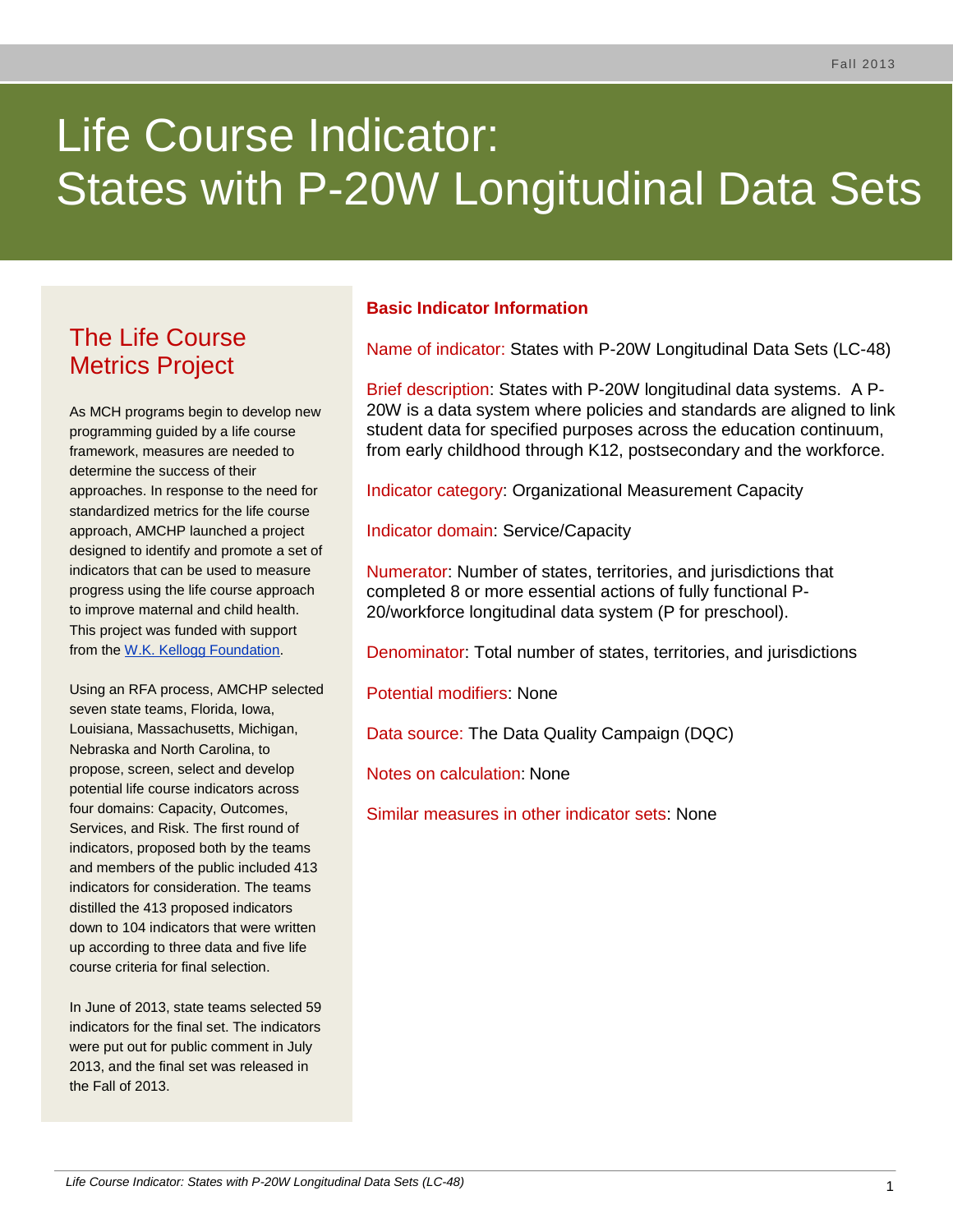### **Life Course Criteria**

#### *Introduction*

On an individual level, education is a powerful social determinant of overall health and well-being. Educational attainment is associated with both health behaviors and health outcomes, including heart disease, cancer, stroke, diabetes, drinking, smoking, and exercise (Cutler and Lleras-Muney 2006). Education also is associated with birth outcomes; among births experiencing uncompromised fetal growth, birthweight increases with educational attainment (Gage et al 2012). Woolf et al postulate that if everyone had "the health of the educated," the mortality averted would be eight deaths for every one death averted by medical advances (Woolf et al 2007) and concluded that spending on medical advances to the detriment of social change actually jeopardizes health. However, the ability of public health alone to bring about the type of social change needed to positively impact health is somewhat limited.

A P-20W linkage means data from early childhood, elementary, secondary, postsecondary, and workforce sources are linked in a way that is secure, useful, and appropriately accessible. There is a governance structure that allows appropriate access to data and works to build the capacity of stakeholders to use it. The issues such a linkage can explore include the educational experience a child needs to successfully pursue his or her desired career, the alignment of high school prep programs with employer needs, whether children have access to high quality early care and education programs, and whether the expectations of K-12 and postsecondary education systems are aligned (DQC fact sheets). P-20W systems link and track data at the student level and allow for tracking of teachers, schools and school districts.

While health data are not currently included in the linkage, the existence of a robust P-20W linkage in your state means there is a framework for inclusion of health data in the future, allowing health and education to work together to ensure that the children with the most need or the most risk have the opportunity to succeed.

As state public health agencies work to advance health through a life course perspective, the capacity and integration of data systems to help measure health across the life course trajectory are important measures of larger organizational and community level capacity to address health through a life course perspective. As a life course indicator, the presence of a functioning P-20W longitudinal data system is a measure of public health capacity to address life course.

#### *Implications for equity*

The establishment of a P-20W longitudinal data system will allow users to examine equity issues across the educational continuum. If health data can be included, the complex interplay between access to quality education, educational attainment, and health can be more thoroughly explored. There are disparities in key educational markers explored elsewhere in the life course indicators, including fourth grade proficiency, high school graduation rates, and maternal education when examined by race/ethnicity and economic status. These indicators of education disparities, however, are not derived from linked data systems, making them inherently cross-sectional measures of equity. With the establishment of P-20W data systems, the capacity of the education and public health systems to examine and address issues of equity will become more advanced, allowing for examination of the cumulative burden of inequity, its impacts on the education and health trajectories of students, and the design of strategies to restore equity.

When building P-20W linkages, a consideration for equity is that the systems that are built are applied equitably across the state and with cross-state linkages. Equitable application would mean that every student, educator, and school is represented in the data; a system that potentially excludes students with the most need, the least access, or the worst health will be biased and unusable.

#### *Public health impact*

The creation and use of longitudinal data systems that link across P-20W is one of three overarching "imperatives" to create a culture of effective data use. The others are ensuring data access while protecting privacy, and building capacity of all stakeholders to use data. The DQC posits that effective implementation of these "imperatives" defines a culture where state policy makers not only collect quality data but use them for informed decision making, ultimately resulting in increased student achievement. For example, the DQC (2012) provides the following examples of reports that states can produce using student-level longitudinal data, including:

Diagnostic reports that can guide efforts by teachers and parents to provide timely and effective help to students and to make sure that the instruction challenges them appropriately;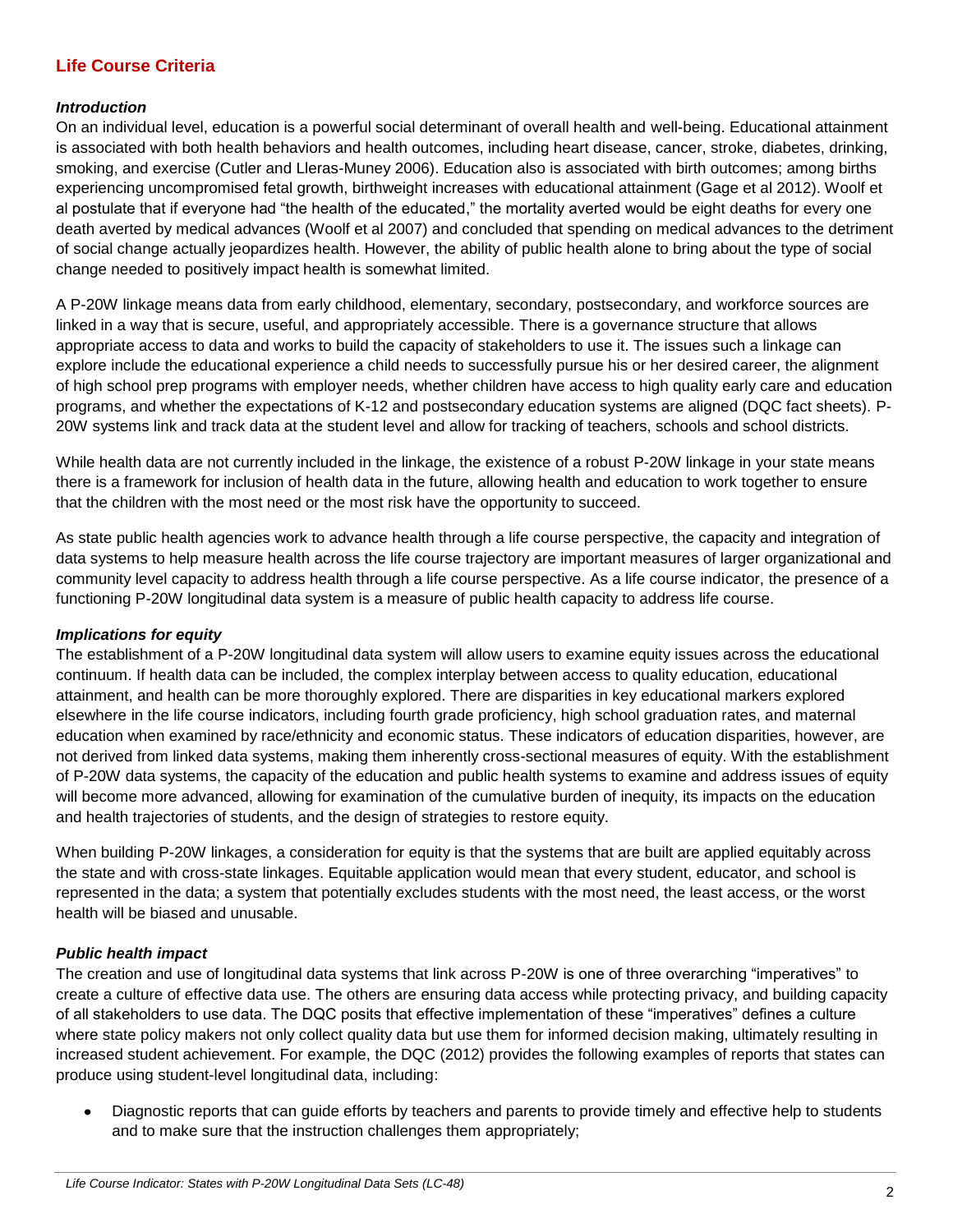- Early warning system reports that provide information regarding whether individual students are at risk or in need of extra assistance;
- Readiness reports that can help identify whether and to what extent each elementary, middle and high school student is on track for college and career readiness by high school graduation;
- Predictive reports that use information on the past performance of students to see whether students are likely to  $\bullet$ reach a particular performance goal.

As the timeliness, predictability and sophistication of reporting develops as a result of the P-20W data system, policy makers can help drive increased academic achievement. Increased academic achievement impacts individuals' lifetime health and well-being, and may ameliorate effects of socioeconomic and familial disadvantage (Wickrama et al., 2012). Also, understanding individual-level educational trajectories will improve research on education and health.

#### *Leverage or realign resources*

As a societal factor, education is a powerful predictor of health, but the public health field has very little control over increasing educational attainment. However, working together with the education sector to build data capacity is one way to engage in working to improve the social determinants of health. Both the process of building these longitudinal data systems, and the resulting information from them, can be used to enhance working relationships between public health and education.

Key stakeholders for P-20W linkages include parents, educators, policymakers, system leaders, and community members (DQC Primer, 2012). Because of the connection to what the future workforce looks like (the W in P-20W), employers should be considered key stakeholders in the use of P-20W linkages. A prepared, healthy workforce may mean that employees have higher job satisfaction and take fewer sick days, resulting in increased productivity.

#### *Predict an individual's health and wellness and/or that of their offspring*

Research on individual academic achievement and later health status is challenged by questions of causality and directionality. Nonetheless, it is generally accepted that higher levels of education lead to better decision-making around health and health care use (Lleras-Muney 2005; de Walque, 2007; Cutler and Lleras-Muney, 2010; Webbink et al., 2010; Wickrama et al., 2012). Thus, the extent to which the longitudinal systems are used and perform as predicted by the DQC can be considered a (partial) predictor of health status.

## **Data Criteria**

#### *Data availability*

The Data Quality Campaign (DQC) "Promotes the development of *state longitudinal data systems* that collect the quality data needed to answer critical questions facing education stakeholders." They annually survey states' progress in building and using longitudinal data systems for education data, with the P-20W linkage system being the first of 10 key "state actions" that DQC has identified as key to both collecting quality data and increasing student achievement. The 2012 data were due from states in August of 2012 and made available in November of 2012, indicating an approximate 3 month delay in releasing the year's data.

The 2012 state analysis is their eighth annual report. Data on each of the state actions are requested from each state's governor's office or their designee to respond to the survey in collaboration with stakeholders. DQC determines whether or not states receive credit for each action based on states' responses (see document "Criteria for the 10 State Actions" at [dataqualitycampaign.org/files/DFA2012\\_Survey\\_Criteria.pdf.](http://www.dataqualitycampaign.org/files/DFA2012_Survey_Criteria.pdf)

The ten state actions are as follows:

- 1. Link state K–12 data systems with early learning, postsecondary education, workforce, social services, and other critical agencies
- 2. Create stable, sustained support for robust state longitudinal data systems
- 3. Develop governance structures to guide data collection, sharing, and use
- 4. Build state data repositories (e.g., data warehouses) that integrate student, staff, financial and facility data
- 5. Implement systems to provide all stakeholders with timely access to the information they need while protecting student privacy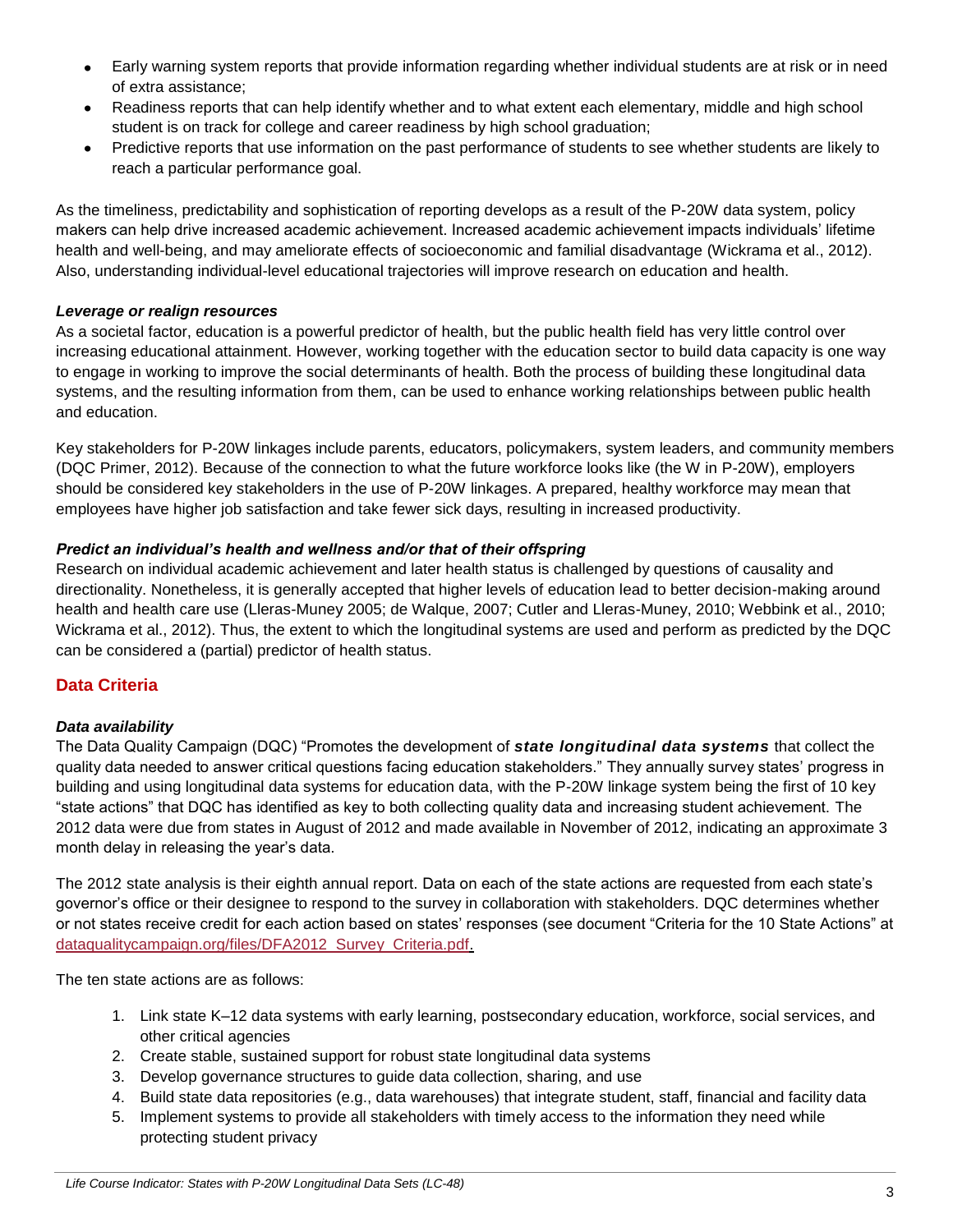- 6. Create progress reports with individual student data that provide information educators, parents and students can use to improve student performance
- 7. Create reports that include longitudinal statistics on school systems and groups of students to guide school-, district- and state-level improvement efforts
- 8. Develop a purposeful research agenda and collaborate with universities, researchers and intermediary groups to explore the data for useful information
- 9. Implement policies and promote practices, including professional development and credentialing, to ensure educators know how to access, analyze, and use data appropriately
- 10. Promote strategies to raise awareness of available data and ensure that all key stakeholders, including state policymakers, know how to access, analyze, and use the information

The DQC tracks 52 states, territories, and jurisdictions, including the 50 states, the District of Columbia and Puerto Rico. States may access their data in summary form on the website or download their state profile. In addition, the DQC tracks the number of states that have completed each action and reports these by action, as well as a summary of how many states have completed numbers of actions (at least 1 and 8 or more). For 2012, the data are as follows:

Action 1: 14 states

Action 2: 35 states

Action 3: 40 states

Action 4: 45 states

- Action 5: 5 states
- Action 6: 36 states
- Action 7: 42 states
- Action 8: 38 states
- Action 9: 6 states

Action 10: 26 states

No state has achieved all ten actions; in 2011 four states (Arkansas, Delaware, Florida and Texas) had at least eight actions. In 2012, an additional six states had at least eight actions (Indiana, Louisiana, Maine, North Carolina, Ohio and Oregon) for a total of ten states with at least eight of the ten actions.

State and national data are available on the DQC website and do not require special permission for access. Key overall findings from the 2012 survey can be found here: [dataqualitycampaign.org/your-states-progress/executive-summary/](http://www.dataqualitycampaign.org/your-states-progress/executive-summary/)

#### *Data quality*

Data are based on states' responses to a fairly detailed set of questions ("Criteria for the 10 State Actions"). Although there does not appear to be an independent validation of state responses, the data are closely related to those that states are required to report to the U.S. Department of Education under the 2007 America COMPETES Act, which includes 12 "Required elements of a P-16 Education Data System."

#### *Simplicity of indicator*

P-20W data systems may be unfamiliar to those who work with the usual sources of public health data. However, there is essentially no calculation necessary to determine how many actions a state has completed or to determine how many states have completed at least 8 actions. Therefore, the indicator is relatively simple, both for calculation and explanation.

#### **References**